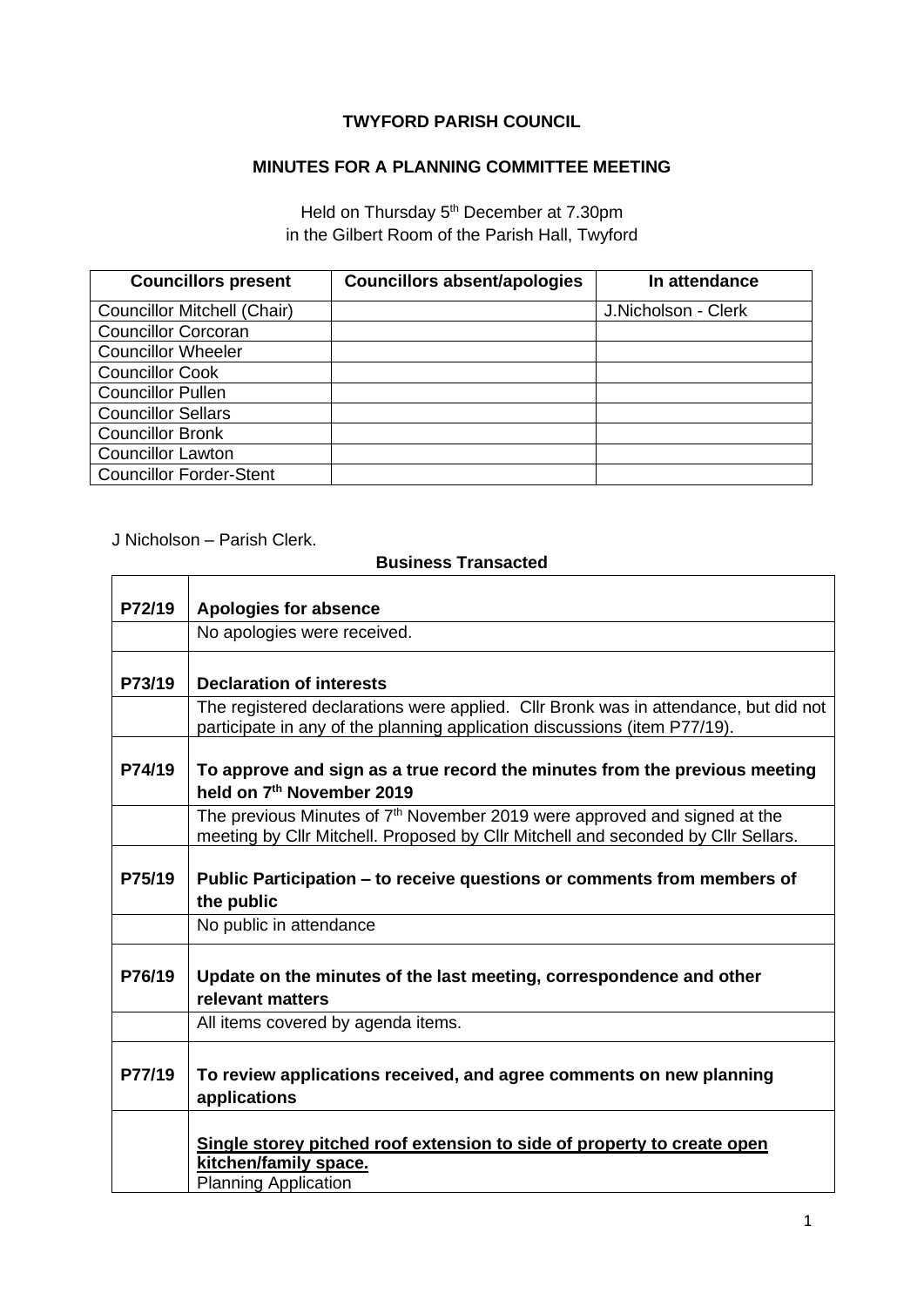|        | The Stables 5 Brewers Lane Twyford Winchester Hampshire SO21 1RQ<br>Ref. No: SDNP/19/05203/HOUS   Received: Mon 28 Oct 2019   Validated: Mon 28<br>Oct 2019   Status: Pending Consideration. Expires 28.11.2019          |
|--------|--------------------------------------------------------------------------------------------------------------------------------------------------------------------------------------------------------------------------|
|        | The Council discussed the application and made no comment.                                                                                                                                                               |
|        | <b>Single storey side and rear extension</b><br><b>Planning Application</b>                                                                                                                                              |
|        | 4 St Marys Terrace Finches Lane Twyford SO21 1QD                                                                                                                                                                         |
|        | Ref. No: SDNP/19/05139/HOUS   Received: Thu 24 Oct 2019   Validated: Thu 14<br>Nov 2019   Status: Pending Consideration. Expires 12.12.2019                                                                              |
|        | The application was discussed and no objection was raised.                                                                                                                                                               |
|        | <b>First Floor Extension to Previously Approved CDT Block. Existing Gable end</b><br>to be extended to form new roof. All new materials, features and windows to<br>match existing.                                      |
|        | <b>Planning Application</b>                                                                                                                                                                                              |
|        | Twyford School High Street Twyford SO21 1NW<br>Ref. No: SDNP/19/05300/FUL   Received: Tue 05 Nov 2019   Validated: Fri 15 Nov<br>2019   Status: Pending Consideration. Expires 23.12.2019                                |
|        | The application was discussed and no objection was raised.                                                                                                                                                               |
|        | The above planning decisions were proposed by Cllr Cook and seconded by Cllr<br>Lawton.                                                                                                                                  |
|        |                                                                                                                                                                                                                          |
| P78/19 | Update on planning decisions made between 7th November 2019 and 4th                                                                                                                                                      |
|        | December 2019                                                                                                                                                                                                            |
|        | Proposed alterations to a chimney on a listed Building<br>3 Hockley Cottages Winchester Road Twyford Winchester Hampshire SO21<br>1PJ                                                                                    |
|        | Ref. No: SDNP/19/05382/PRE   Received: Fri 08 Nov 2019   Validated: Wed 13<br>Nov 2019   Status: Advice Provided.                                                                                                        |
|        | Demolition of conservatory and construction of replacement extension;                                                                                                                                                    |
|        | demolition of bay windows and construction of replacement bay windows.                                                                                                                                                   |
|        | Bourne Bank Bourne Lane Twyford Winchester Hampshire SO21 1NX<br>Ref. No: SDNP/19/04938/HOUS   Received: Wed 09 Oct 2019   Validated:<br>Wed 09 Oct 2019   Status: Application Determined. APPROVED                      |
|        | To lower the cill level of the two windows to the main bedroom at the front of                                                                                                                                           |
|        | the property.<br>Brampton 5 Roman Road Twyford SO21 1QW                                                                                                                                                                  |
|        | Ref. No: SDNP/19/04903/NMA   Received: Wed 09 Oct 2019   Validated: Wed<br>09 Oct 2019   Status: Application Determined. APPROVED                                                                                        |
|        | Discharge of condition 3 of approved listed building consent reference                                                                                                                                                   |
|        | SDNP/18/06324/LIS.<br>The Cottage Park Lane Twyford Winchester Hampshire SO21 1QS<br>Ref. No: SDNP/19/04777/DCOND   Received: Thu 26 Sep 2019   Validated:<br>Thu 26 Sep 2019   Status: Application Determined. APPROVED |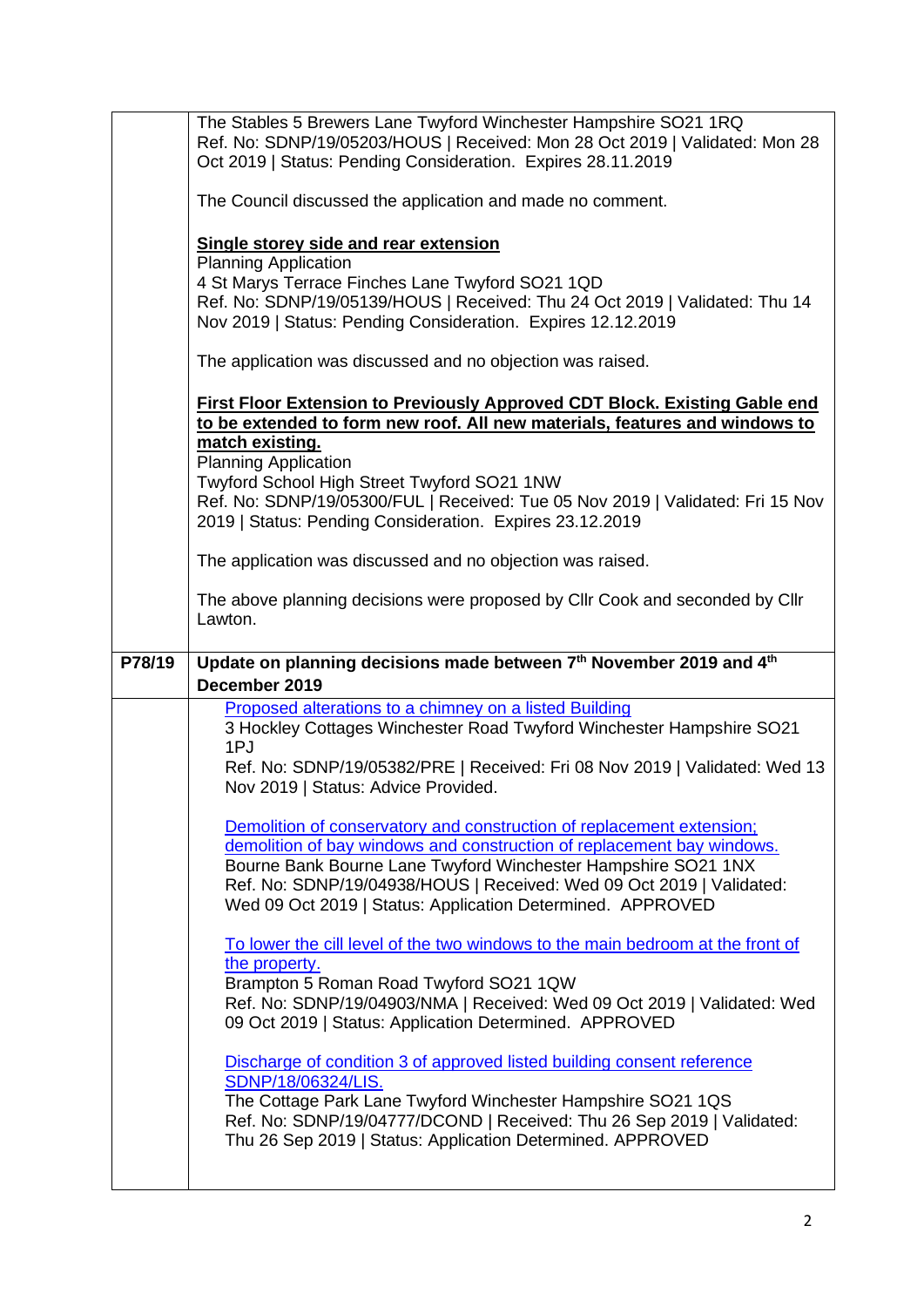|        | Demolition of existing dwelling and replacement with 3 - 4 new dwellings<br>Hayfield Bourne Fields Twyford Winchester Hampshire SO21 1NY<br>Ref. No: SDNP/19/04036/PRE   Received: Mon 19 Aug 2019   Validated: Mon<br>02 Sep 2019   Status: Advice Provided                                                                                                                                                                                                                                                                                                                                                                                                |
|--------|-------------------------------------------------------------------------------------------------------------------------------------------------------------------------------------------------------------------------------------------------------------------------------------------------------------------------------------------------------------------------------------------------------------------------------------------------------------------------------------------------------------------------------------------------------------------------------------------------------------------------------------------------------------|
|        | Beech (T8, T9, T10) - Crown lift east canopy extents over access track up to<br>5m Ash, Elm (G13) Small trees - Fell Ash, cherry, hawthorn (G16) Small, ivy<br>clad - Fell Larch, pine (G17) poor condition - Fell<br>Hockley Golf Club Winchester Road Twyford Winchester Hampshire SO21 1PL<br>Ref. No: SDNP/19/03481/TPO   Received: Thu 18 Jul 2019   Validated: Wed 24<br>Jul 2019   Status: Application Determined. APPROVED                                                                                                                                                                                                                          |
|        | Discharge of condition 4 of approved planning permission<br><b>SDNP/18/05368/HOUS.</b><br>Dolphin Field Roman Road Twyford SO21 1QW<br>Ref. No: SDNP/19/01067/DCOND   Received: Tue 05 Mar 2019   Validated:<br>Tue 05 Mar 2019   Status: Application Determined. APPROVED                                                                                                                                                                                                                                                                                                                                                                                  |
|        | The above decisions were noted. The pre-application advice on Hayfield was<br>discussed, noting the reference made to the Neighbourhood Plan and the<br>settlement boundary.<br>It was noted by the Committee that Well House application (Shawford, WCC) has<br>been approved.                                                                                                                                                                                                                                                                                                                                                                             |
| P79/19 | Plan response for Southampton Airport planning application for runway<br>expansion and recent public meetings.                                                                                                                                                                                                                                                                                                                                                                                                                                                                                                                                              |
|        | The Committee discussed the runway extension application submitted to Eastleigh<br>Council with a consultation date ending 3 <sup>rd</sup> January 2020. The Committee were<br>concerned that the noise monitoring data has not been supplied back to the<br>Council.<br>Following endorsement from the Full Parish Council (21 <sup>st</sup> November) the following<br>objection wording was agreed by the Committee:                                                                                                                                                                                                                                     |
|        | The flight path to and from the runway goes directly over the centre of Twyford, the<br>most densely populated part of the village. The village, and the whole parish, is<br>within the South Downs National Park (SDNP) whose primary purpose is to<br>promote opportunities for the understanding and enjoyment of the special qualities<br>of the National Park by the public; and the village itself has a conservation area<br>with numerous listed buildings. The Itchen valley within which the parish falls also<br>has the highest level of conservation (SAC) and is designated as green space<br>within the emerging Twyford Neighbourhood Plan. |
|        | It follows, therefore, that Twyford is an environment of exceptional public amenity<br>and conservation value; and that any environmental analysis and appropriate<br>assessment of the impact of the proposed runway extension should take account<br>of Twyford parish assets, including not only its residents but the wider public which<br>wish to enjoy those assets.                                                                                                                                                                                                                                                                                 |
|        | The principle impact of the airport on Twyford is the noise of low flying aircraft<br>which is exacerbated because of the topography of the village, ie, high ground that<br>surrounds it. The nuisance of noise derives not only from its volume but its<br>frequency. There are other impacts such as fuel dumping and air<br>disturbance. Moreover, the visual disturbance of the aircraft themselves. All of                                                                                                                                                                                                                                            |